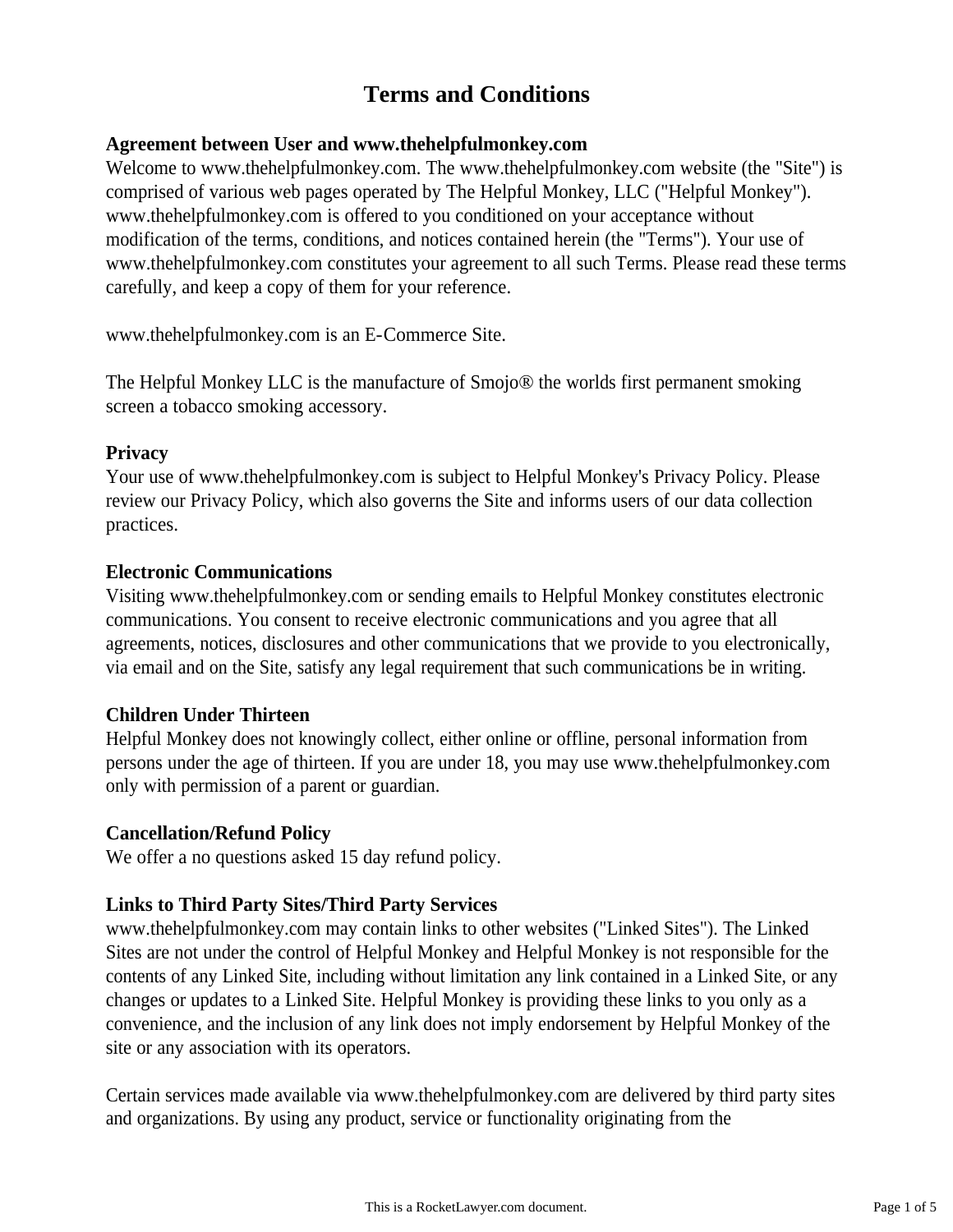www.thehelpfulmonkey.com domain, you hereby acknowledge and consent that Helpful Monkey may share such information and data with any third party with whom Helpful Monkey has a contractual relationship to provide the requested product, service or functionality on behalf of www.thehelpfulmonkey.com users and customers.

## **No Unlawful or Prohibited Use/Intellectual Property**

You are granted a non-exclusive, non-transferable, revocable license to access and use www.thehelpfulmonkey.com strictly in accordance with these terms of use. As a condition of your use of the Site, you warrant to Helpful Monkey that you will not use the Site for any purpose that is unlawful or prohibited by these Terms. You may not use the Site in any manner which could damage, disable, overburden, or impair the Site or interfere with any other party's use and enjoyment of the Site. You may not obtain or attempt to obtain any materials or information through any means not intentionally made available or provided for through the Site.

All content included as part of the Service, such as text, graphics, logos, images, as well as the compilation thereof, and any software used on the Site, is the property of Helpful Monkey or its suppliers and protected by copyright and other laws that protect intellectual property and proprietary rights. You agree to observe and abide by all copyright and other proprietary notices, legends or other restrictions contained in any such content and will not make any changes thereto.

You will not modify, publish, transmit, reverse engineer, participate in the transfer or sale, create derivative works, or in any way exploit any of the content, in whole or in part, found on the Site. Helpful Monkey content is not for resale. Your use of the Site does not entitle you to make any unauthorized use of any protected content, and in particular you will not delete or alter any proprietary rights or attribution notices in any content. You will use protected content solely for your personal use, and will make no other use of the content without the express written permission of Helpful Monkey and the copyright owner. You agree that you do not acquire any ownership rights in any protected content. We do not grant you any licenses, express or implied, to the intellectual property of Helpful Monkey or our licensors except as expressly authorized by these Terms.

## **International Users**

The Service is controlled, operated and administered by Helpful Monkey from our offices within the USA. If you access the Service from a location outside the USA, you are responsible for compliance with all local laws. You agree that you will not use the Helpful Monkey Content accessed through www.thehelpfulmonkey.com in any country or in any manner prohibited by any applicable laws, restrictions or regulations.

## **Indemnification**

You agree to indemnify, defend and hold harmless Helpful Monkey, its officers, directors, employees, agents and third parties, for any losses, costs, liabilities and expenses (including reasonable attorney's fees) relating to or arising out of your use of or inability to use the Site or services, any user postings made by you, your violation of any terms of this Agreement or your violation of any rights of a third party, or your violation of any applicable laws, rules or regulations. Helpful Monkey reserves the right, at its own cost, to assume the exclusive defense and control of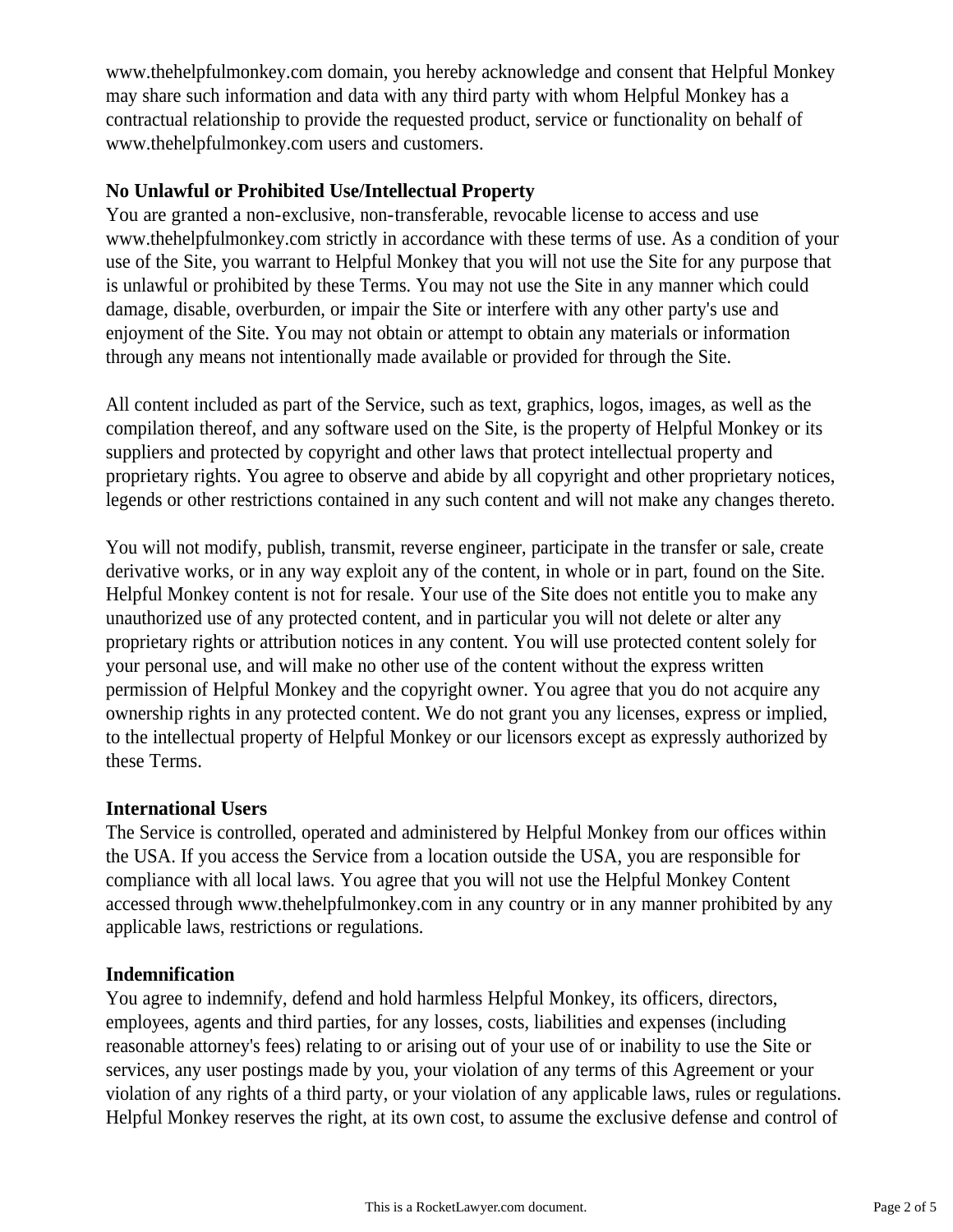any matter otherwise subject to indemnification by you, in which event you will fully cooperate with Helpful Monkey in asserting any available defenses.

#### **Arbitration**

In the event the parties are not able to resolve any dispute between them arising out of or concerning these Terms and Conditions, or any provisions hereof, whether in contract, tort, or otherwise at law or in equity for damages or any other relief, then such dispute shall be resolved only by final and binding arbitration pursuant to the Federal Arbitration Act, conducted by a single neutral arbitrator and administered by the American Arbitration Association, or a similar arbitration service selected by the parties, in a location mutually agreed upon by the parties. The arbitrator's award shall be final, and judgment may be entered upon it in any court having jurisdiction. In the event that any legal or equitable action, proceeding or arbitration arises out of or concerns these Terms and Conditions, the prevailing party shall be entitled to recover its costs and reasonable attorney's fees. The parties agree to arbitrate all disputes and claims in regards to these Terms and Conditions or any disputes arising as a result of these Terms and Conditions, whether directly or indirectly, including Tort claims that are a result of these Terms and Conditions. The parties agree that the Federal Arbitration Act governs the interpretation and enforcement of this provision. The entire dispute, including the scope and enforceability of this arbitration provision shall be determined by the Arbitrator. This arbitration provision shall survive the termination of these Terms and Conditions.

## **Class Action Waiver**

Any arbitration under these Terms and Conditions will take place on an individual basis; class arbitrations and class/representative/collective actions are not permitted. THE PARTIES AGREE THAT A PARTY MAY BRING CLAIMS AGAINST THE OTHER ONLY IN EACH'S INDIVIDUAL CAPACITY, AND NOT AS A PLAINTIFF OR CLASS MEMBER IN ANY PUTATIVE CLASS, COLLECTIVE AND/ OR REPRESENTATIVE PROCEEDING, SUCH AS IN THE FORM OF A PRIVATE ATTORNEY GENERAL ACTION AGAINST THE OTHER. Further, unless both you and Helpful Monkey agree otherwise, the arbitrator may not consolidate more than one person's claims, and may not otherwise preside over any form of a representative or class proceeding.

## **Liability Disclaimer**

THE INFORMATION, SOFTWARE, PRODUCTS, AND SERVICES INCLUDED IN OR AVAILABLE THROUGH THE SITE MAY INCLUDE INACCURACIES OR TYPOGRAPHICAL ERRORS. CHANGES ARE PERIODICALLY ADDED TO THE INFORMATION HEREIN. THE HELPFUL MONKEY, LLC AND/OR ITS SUPPLIERS MAY MAKE IMPROVEMENTS AND/OR CHANGES IN THE SITE AT ANY TIME.

THE HELPFUL MONKEY, LLC AND/OR ITS SUPPLIERS MAKE NO REPRESENTATIONS ABOUT THE SUITABILITY, RELIABILITY, AVAILABILITY, TIMELINESS, AND ACCURACY OF THE INFORMATION, SOFTWARE, PRODUCTS, SERVICES AND RELATED GRAPHICS CONTAINED ON THE SITE FOR ANY PURPOSE. TO THE MAXIMUM EXTENT PERMITTED BY APPLICABLE LAW, ALL SUCH INFORMATION, SOFTWARE, PRODUCTS, SERVICES AND RELATED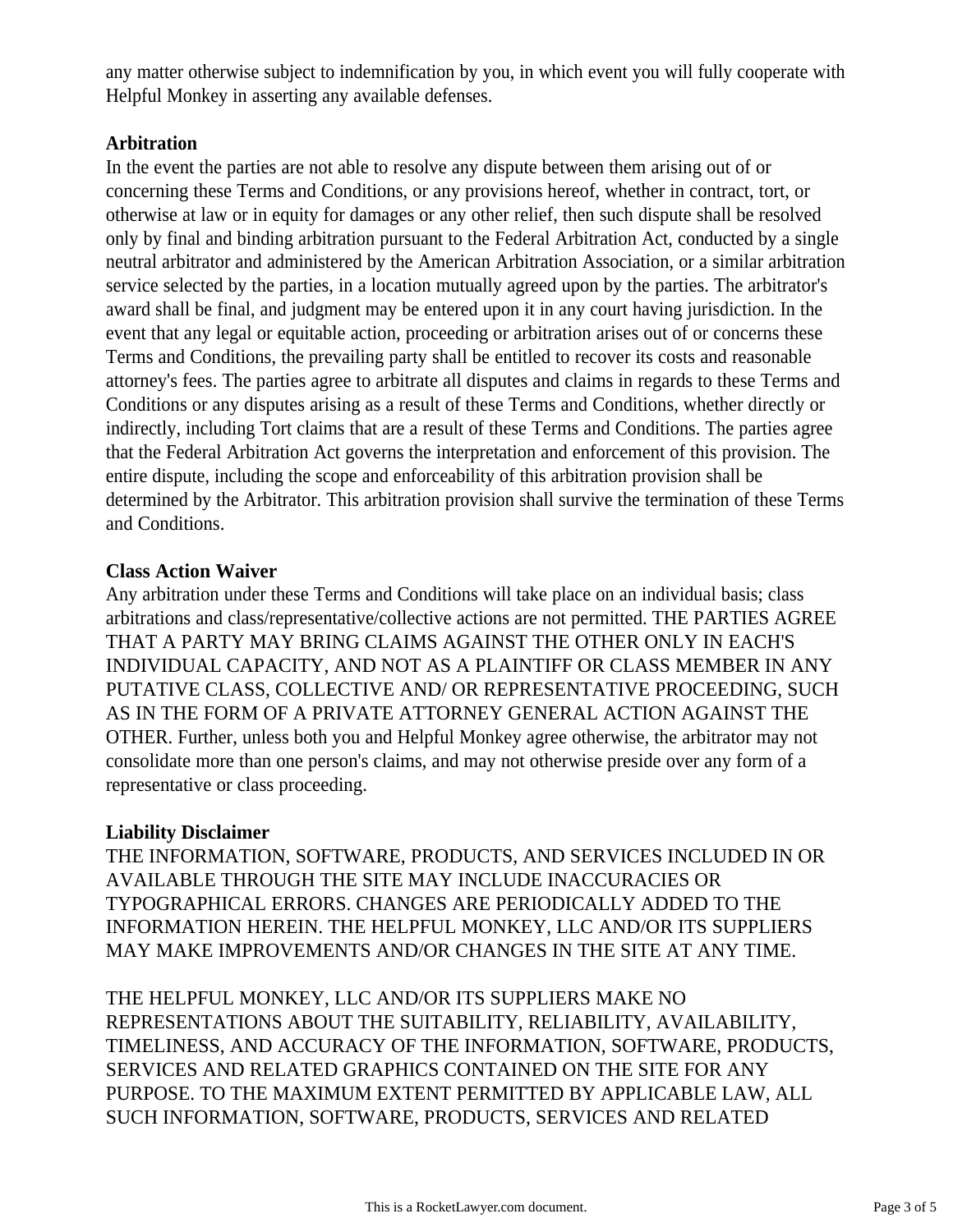GRAPHICS ARE PROVIDED "AS IS" WITHOUT WARRANTY OR CONDITION OF ANY KIND. THE HELPFUL MONKEY, LLC AND/OR ITS SUPPLIERS HEREBY DISCLAIM ALL WARRANTIES AND CONDITIONS WITH REGARD TO THIS INFORMATION, SOFTWARE, PRODUCTS, SERVICES AND RELATED GRAPHICS, INCLUDING ALL IMPLIED WARRANTIES OR CONDITIONS OF MERCHANTABILITY, FITNESS FOR A PARTICULAR PURPOSE, TITLE AND NON-INFRINGEMENT.

TO THE MAXIMUM EXTENT PERMITTED BY APPLICABLE LAW, IN NO EVENT SHALL THE HELPFUL MONKEY, LLC AND/OR ITS SUPPLIERS BE LIABLE FOR ANY DIRECT, INDIRECT, PUNITIVE, INCIDENTAL, SPECIAL, CONSEQUENTIAL DAMAGES OR ANY DAMAGES WHATSOEVER INCLUDING, WITHOUT LIMITATION, DAMAGES FOR LOSS OF USE, DATA OR PROFITS, ARISING OUT OF OR IN ANY WAY CONNECTED WITH THE USE OR PERFORMANCE OF THE SITE, WITH THE DELAY OR INABILITY TO USE THE SITE OR RELATED SERVICES, THE PROVISION OF OR FAILURE TO PROVIDE SERVICES, OR FOR ANY INFORMATION, SOFTWARE, PRODUCTS, SERVICES AND RELATED GRAPHICS OBTAINED THROUGH THE SITE, OR OTHERWISE ARISING OUT OF THE USE OF THE SITE, WHETHER BASED ON CONTRACT, TORT, NEGLIGENCE, STRICT LIABILITY OR OTHERWISE, EVEN IF THE HELPFUL MONKEY, LLC OR ANY OF ITS SUPPLIERS HAS BEEN ADVISED OF THE POSSIBILITY OF DAMAGES. BECAUSE SOME STATES/JURISDICTIONS DO NOT ALLOW THE EXCLUSION OR LIMITATION OF LIABILITY FOR CONSEQUENTIAL OR INCIDENTAL DAMAGES, THE ABOVE LIMITATION MAY NOT APPLY TO YOU. IF YOU ARE DISSATISFIED WITH ANY PORTION OF THE SITE, OR WITH ANY OF THESE TERMS OF USE, YOUR SOLE AND EXCLUSIVE REMEDY IS TO DISCONTINUE USING THE SITE.

#### **Termination/Access Restriction**

Helpful Monkey reserves the right, in its sole discretion, to terminate your access to the Site and the related services or any portion thereof at any time, without notice. To the maximum extent permitted by law, this agreement is governed by the laws of the State of California and you hereby consent to the exclusive jurisdiction and venue of courts in California in all disputes arising out of or relating to the use of the Site. Use of the Site is unauthorized in any jurisdiction that does not give effect to all provisions of these Terms, including, without limitation, this section.

You agree that no joint venture, partnership, employment, or agency relationship exists between you and Helpful Monkey as a result of this agreement or use of the Site. Helpful Monkey's performance of this agreement is subject to existing laws and legal process, and nothing contained in this agreement is in derogation of Helpful Monkey's right to comply with governmental, court and law enforcement requests or requirements relating to your use of the Site or information provided to or gathered by Helpful Monkey with respect to such use. If any part of this agreement is determined to be invalid or unenforceable pursuant to applicable law including, but not limited to, the warranty disclaimers and liability limitations set forth above, then the invalid or unenforceable provision will be deemed superseded by a valid, enforceable provision that most closely matches the intent of the original provision and the remainder of the agreement shall continue in effect.